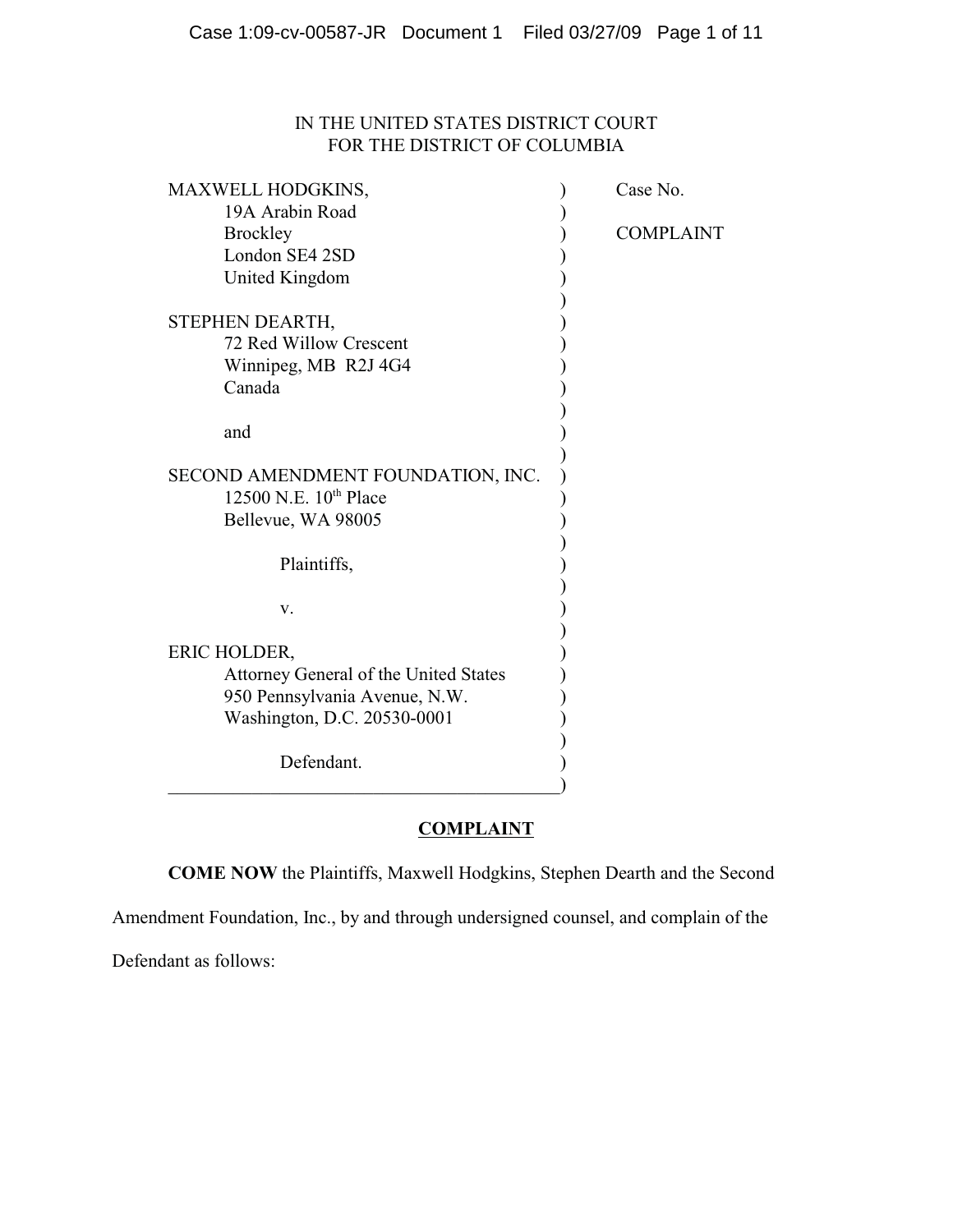#### THE PARTIES

1. Plaintiff Maxwell Hodgkins is a natural born citizen of the United States and a resident of the United Kingdom. Mr. Hodgkins does not currently maintain a residence within the United States.

2. Plaintiff Stephen Dearth is a natural born citizen of the United States and a resident of Canada. Mr. Dearth does not currently maintain a residence within the United States.

3. Plaintiff Second Amendment Foundation, Inc. (hereafter "SAF"), is a non-profit membership organization incorporated under the laws of Washington with its principal place of business in Bellevue, Washington. SAF has over 650,000 members and supporters nationwide. The purposes of SAF include education, research, publishing and legal action focusing on the Constitutional right to privately own and possess firearms, and the consequences of gun control. SAF brings this action on behalf of itself and its members.

4. Defendant Eric Holder is the Attorney General of the United States, and as such is responsible for executing and administering laws, customs, practices, and policies of the United States. In that capacity, Mr. Holder is presently enforcing the unconstitutional laws, customs, practices and policies complained of in this action.

#### JURISDICTION AND VENUE

5. This Court has subject matter jurisdiction over this action pursuant to 28 U.S.C. §§ 1331 and 1343.

6. Venue lies in this Court pursuant to 28 U.S.C. § 1391.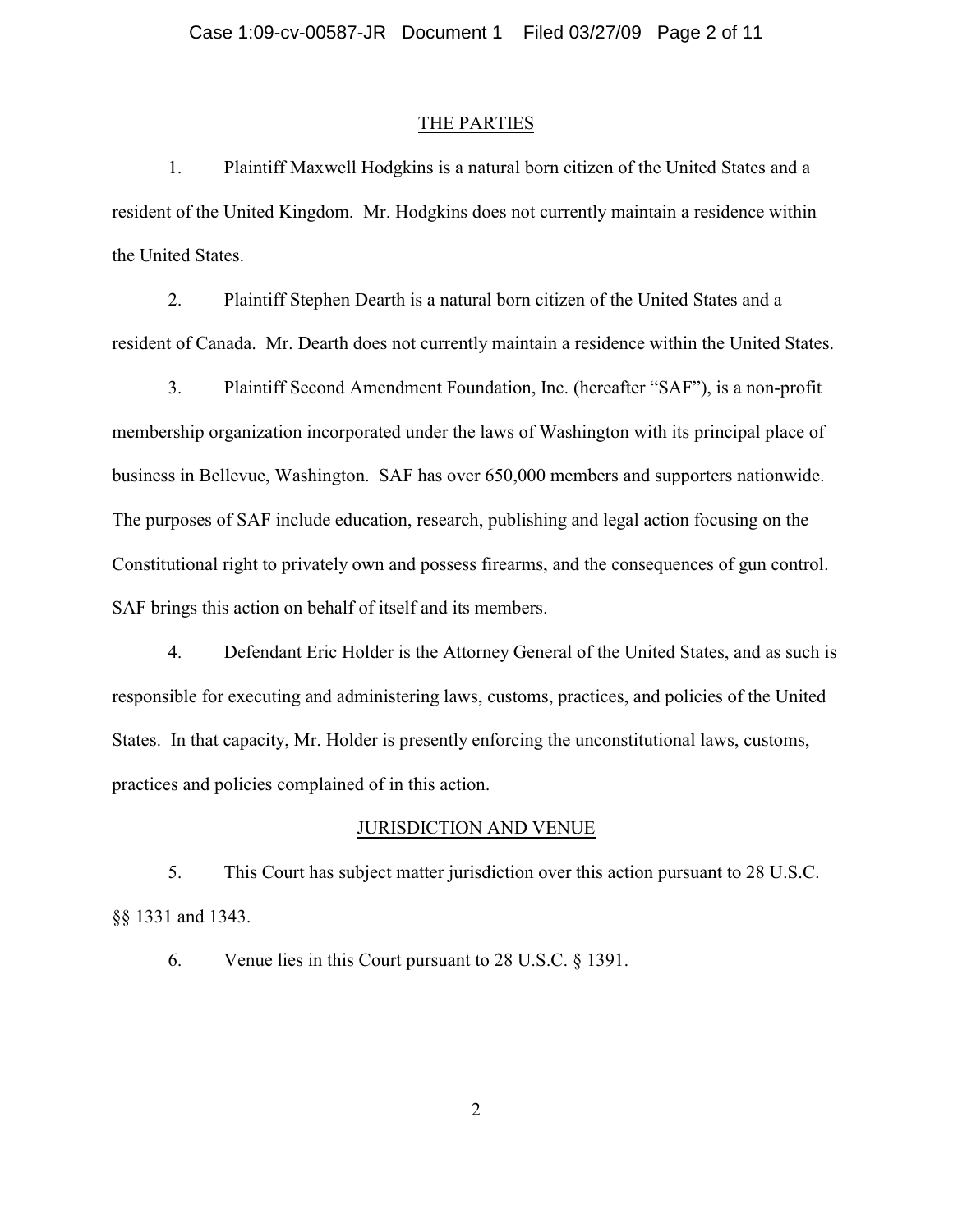### STATEMENT OF FACTS

7. Plaintiff Hodgkins was born and raised in the United States, where he has many friends and relatives whom he enjoys visiting, and whom he intends to continue visiting on a regular basis.

8. Mr. Hodgkins legally owns firearms securely stored within the United States. He intends to access such firearms for lawful sporting purposes as well as for other purposes, including self-defense, while visiting the United States.

9. Mr. Hodgkins is over the age of 21, is not under indictment, has never been convicted of a felony or misdemeanor crime of domestic violence, is not a fugitive from justice, is not an unlawful user of or addicted to any controlled substance, has not been adjudicated a mental defective or committed to a mental institution, has not been discharged from the Armed Forces under dishonorable conditions, has never renounced his citizenship, and has never been the subject of a restraining order relating to a child or an intimate partner. Mr. Hodgkins holds a valid Arizona permit to publicly carry a handgun, which is recognized in numerous states.

10. Mr. Dearth was born and raised in the United States, where he has many friends and relatives whom he enjoys visiting, and whom he intends to continue visiting on a regular basis.

11. Mr. Dearth intends to purchase firearms within the United States, which he would store securely at his relatives' home in Mount Vernon, Ohio, and which he would access for lawful sporting purposes as well as for other purposes, including self-defense, while visiting the United States.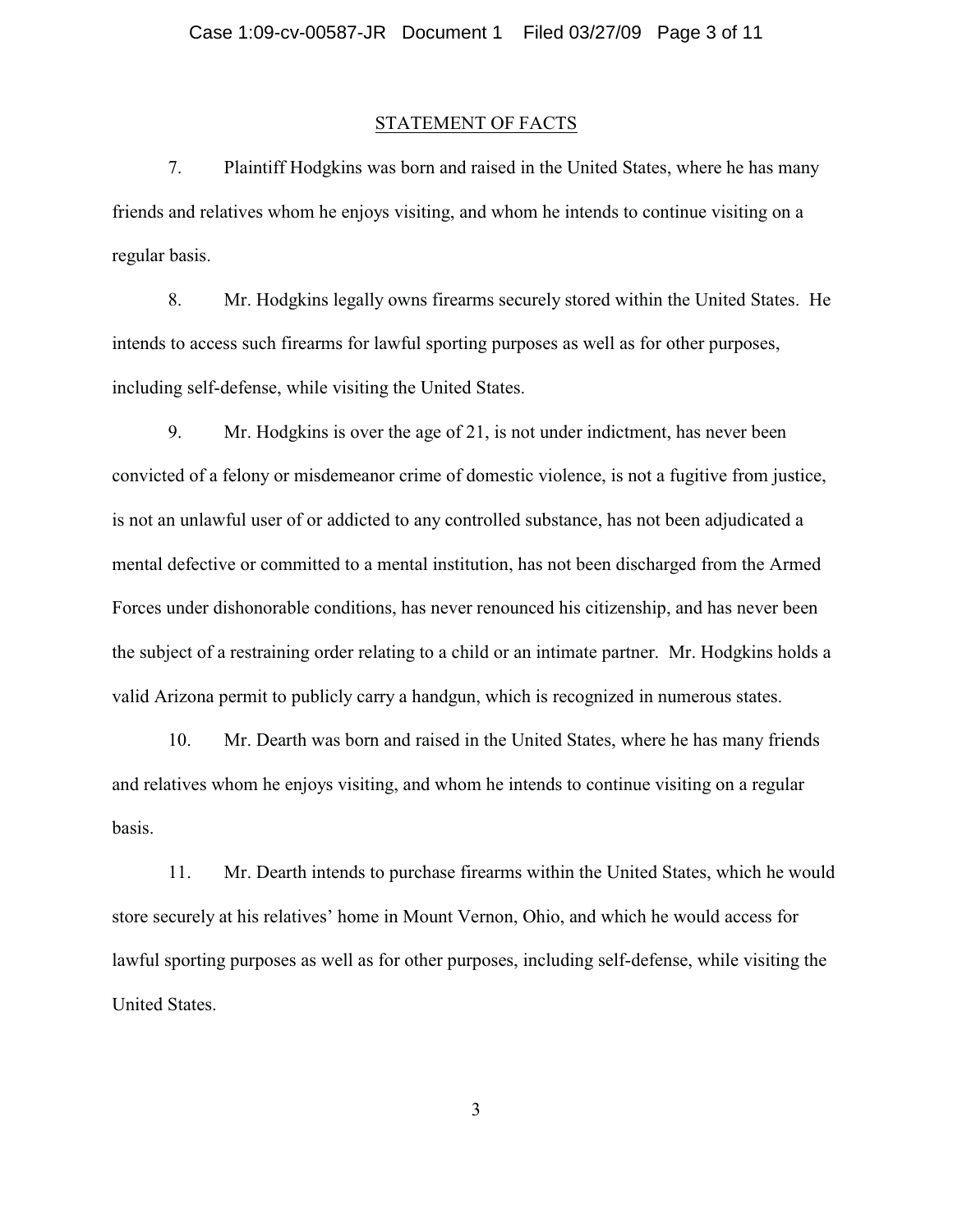### Case 1:09-cv-00587-JR Document 1 Filed 03/27/09 Page 4 of 11

12. Mr. Dearth is over the age of 21, is not under indictment, has never been convicted of a felony or misdemeanor crime of domestic violence, is not a fugitive from justice, is not an unlawful user of or addicted to any controlled substance, has not been adjudicated a mental defective or committed to a mental institution, has not been discharged from the Armed Forces under dishonorable conditions, has never renounced his citizenship, and has never been the subject of a restraining order relating to a child or an intimate partner. Mr. Dearth holds a valid Utah permit to publicly carry a handgun, which is recognized in numerous states.

13. The Second Amendment to the United States Constitution provides: "A well regulated Militia being necessary to the security of a free State, the right of the people to keep and bear Arms shall not be infringed."

14. Title 27, CFR 478.11 provides, "An individual resides in a State if he or she is present in a State with the intention of making a home in that State."

15. Title 18, U.S.C. § 922(a)(9) provides: "It shall be unlawful – for any person, other than a licensed importer, licensed manufacturer, licensed dealer, or licensed collector, who does not reside in any State to receive any firearms unless such receipt is for lawful sporting purposes." A violation of this section is punishable by fine and/or imprisonment of up to five years. 18 U.S.C. § 924(a)(1)(D). Title 27, CFR 478.29a provides: "No person, other than a licensed importer, licensed manufacturer, licensed dealer, or licensed collector, who does not reside in any State shall receive any firearms unless such receipt is for lawful sporting purposes."

 16. Title 18, U.S.C. § 922(b)(3), and 27 CFR 478.96, 478.99, bar a firearms dealer from selling firearms to individuals who do not reside within the state in which the dealer's place of business is located. An exception to this prohibition allows a dealer to sell rifles and shotguns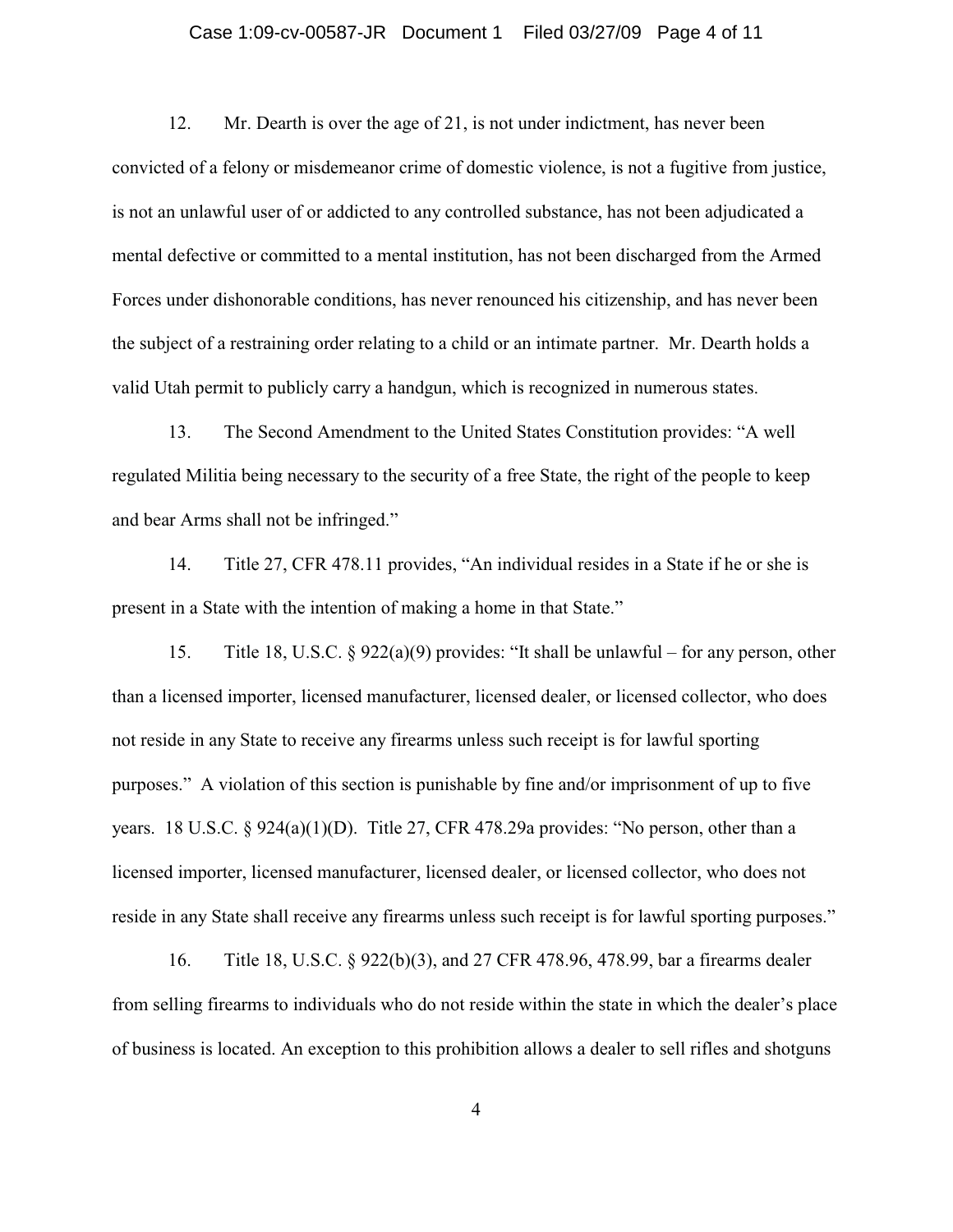### Case 1:09-cv-00587-JR Document 1 Filed 03/27/09 Page 5 of 11

to residents of states where the dealer does not maintain a place of business, as long as the transaction would be legal "in both states," that is, the purchaser's state, and the dealer's state. By operation of this section, otherwise qualified American citizens wishing to buy firearms cannot do so unless they maintain a residence within the United States.

17. All firearms purchasers within the United States who do not possess a Federal Firearms License, meaning, virtually all ordinary civilian consumers of firearms, must complete "Form 4473, Firearms Transaction Record Part I – Over-The-Counter," administered under Defendant's authority, in order to purchase a firearm. 27 CFR 478.124. Question 13 on Form 4473 provides, "What is your State of residence  $(if any)$ ?

18. If an American citizen otherwise fully qualified to buy a firearm cannot provide an answer to Question 13 on Form 4473, the transaction must be canceled.

19. Accordingly, American citizens, including Messrs. Hodgkins and Dearth, who are otherwise fully qualified to purchase firearms legally, who may already lawfully possess firearms, and who can lawfully receive firearms (albeit for limited purposes), cannot lawfully purchase new firearms on account of their lack of residence within the United States. Title 28 U.S.C. § 922(b)(3) and 27 CFR 478.96, 478.99 and 478.124, as applied to plaintiffs and to similarly situated individuals, are presently causing said individuals injury in that they prevent presently-intended firearms purchases.

20. Mr. Hodgkins reasonably fears arrest, prosecution, incarceration and/or fine if he were to provide false state residence information on a Form 4473 in order to purchase a firearm, and cannot make a retail purchase of a firearm if he truthfully declines to provide a state of residence on a Form 4473.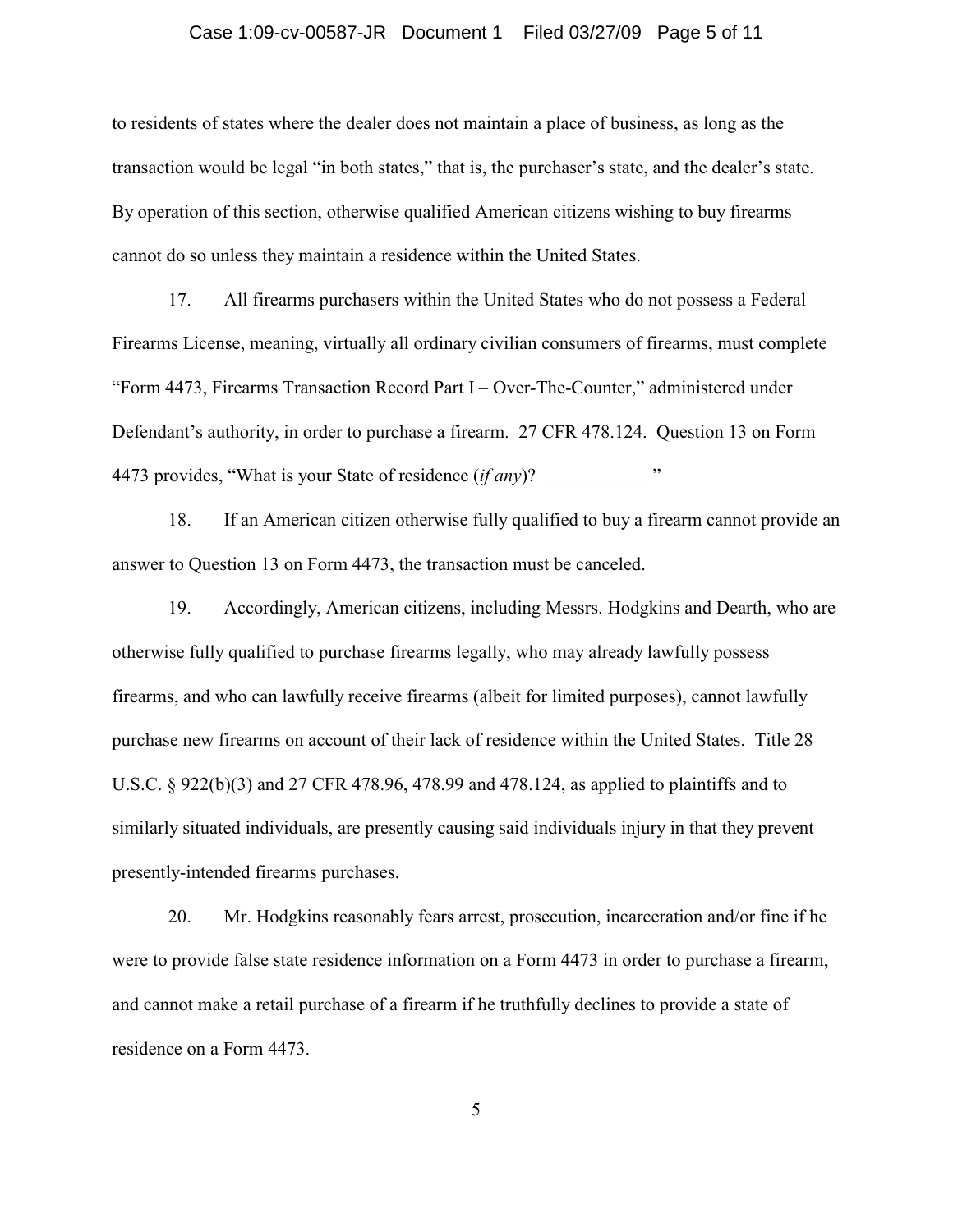### Case 1:09-cv-00587-JR Document 1 Filed 03/27/09 Page 6 of 11

21. Mr. Dearth reasonably fears arrest, prosecution, incarceration and/or fine if he were to provide false state residence information on a Form 4473 in order to purchase a firearm, and cannot make a retail purchase of a firearm if he truthfully declines to provide a state of residence on a Form 4473.

22. Unaware of these laws, Mr. Dearth attempted to buy a firearm within the United States on or about January 28, 2006. However, he could not provide a response to Question 13 on Form 4473, and advised the dealer that he does not reside in any state. On account of Mr. Dearth's foreign residence and inability to answer Question 13, the transaction was terminated. Mr. Dearth subsequently spoke with an official at the Federal Bureau of Investigations, who confirmed that Dearth could not adequately complete Form 4473, and could not purchase a firearm on account of his lack of domestic residence.

23. Mr. Dearth subsequently sought to purchase a firearm within the United States in June, 2007. Mr. Dearth truthfully advised the seller that he did not reside in any state, and on account of that fact, the transaction could not proceed.

24. On or about October 1, 2008, Mr. Hodgkins sought to purchase a firearm within the United States. Mr. Hodgkins truthfully advised the seller that he did not reside in any state, and on account of that fact, the transaction could not proceed.

# FIRST CLAIM FOR RELIEF U.S. CONST., AMEND. II – THE RIGHT TO KEEP AND BEAR ARMS WITH RESPECT TO 18 U.S.C. § 922(a)(9) AND 27 CFR 478.29a DECLARATORY JUDGMENT ACT, 28 U.S.C. § 2201, 2202

25. Paragraphs 1 through 24 are incorporated as though fully stated herein.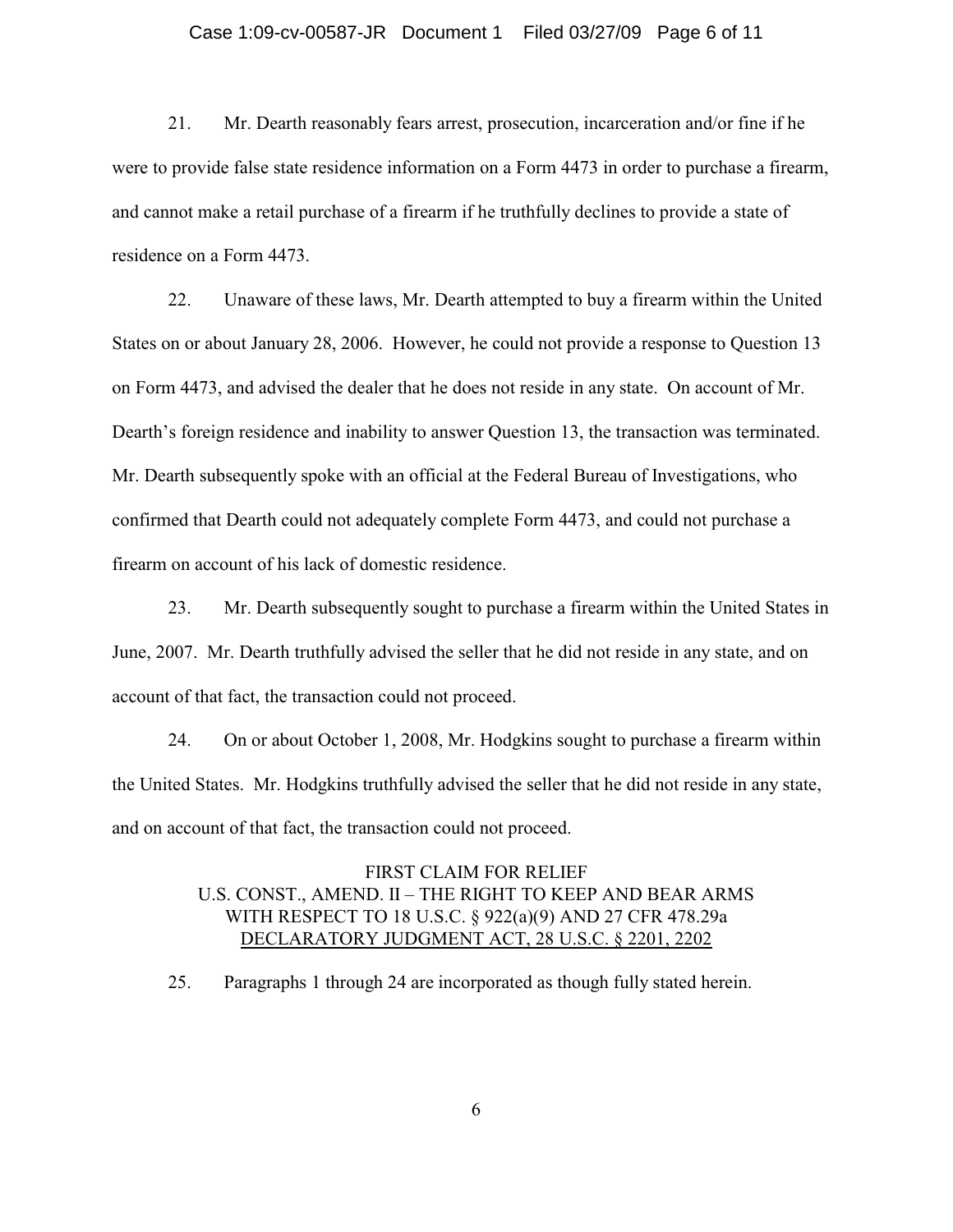26. Title 18, U.S.C.  $\S 922(a)(9)$  and 27 CFR 478.29a, limiting the receipt and use of firearms by otherwise qualified American citizens solely on account of their residence status outside the United States, violate Plaintiffs' rights under the Second Amendment to the United States Constitution. By maintaining and enforcing these laws, Defendant is violating Plaintiffs' individual rights under the Second Amendment to the United States Constitution. Plaintiffs are therefore entitled to declaratory and permanent injunctive relief against enforcement of 18 U.S.C. § 922(a)(9) and 27 CFR 478.29a.

### SECOND CLAIM FOR RELIEF U.S. CONST., AMEND. II – THE RIGHT TO KEEP AND BEAR ARMS WITH RESPECT TO 18 U.S.C. § 922(b)(3), 27 CFR 478.96, 478.99 and 478.124 DECLARATORY JUDGMENT ACT, 28 U.S.C. § 2201, 2202

27. Paragraphs 1 through 26 are incorporated as though fully stated herein.

28. Title 18, U.S.C. § 922(b)(3), and 27 CFR 478.96, 478.99 and 478.124, as applied, banning the purchase of firearms by otherwise qualified American citizens solely on account of their residence status outside the United States, violate Plaintiffs' rights under the Second Amendment to the United States Constitution. By maintaining and enforcing these laws, Defendant is violating Plaintiffs' individual rights under the Second Amendment to the United States Constitution. Plaintiffs are therefore entitled to declaratory and permanent injunctive relief against enforcement of 18 U.S.C. § 922(b)(3) and 27 CFR 478.96, 478.99 and 478.124, to the extent these are applied in such a manner as to forbid American citizens who do not reside in any state from purchasing firearms.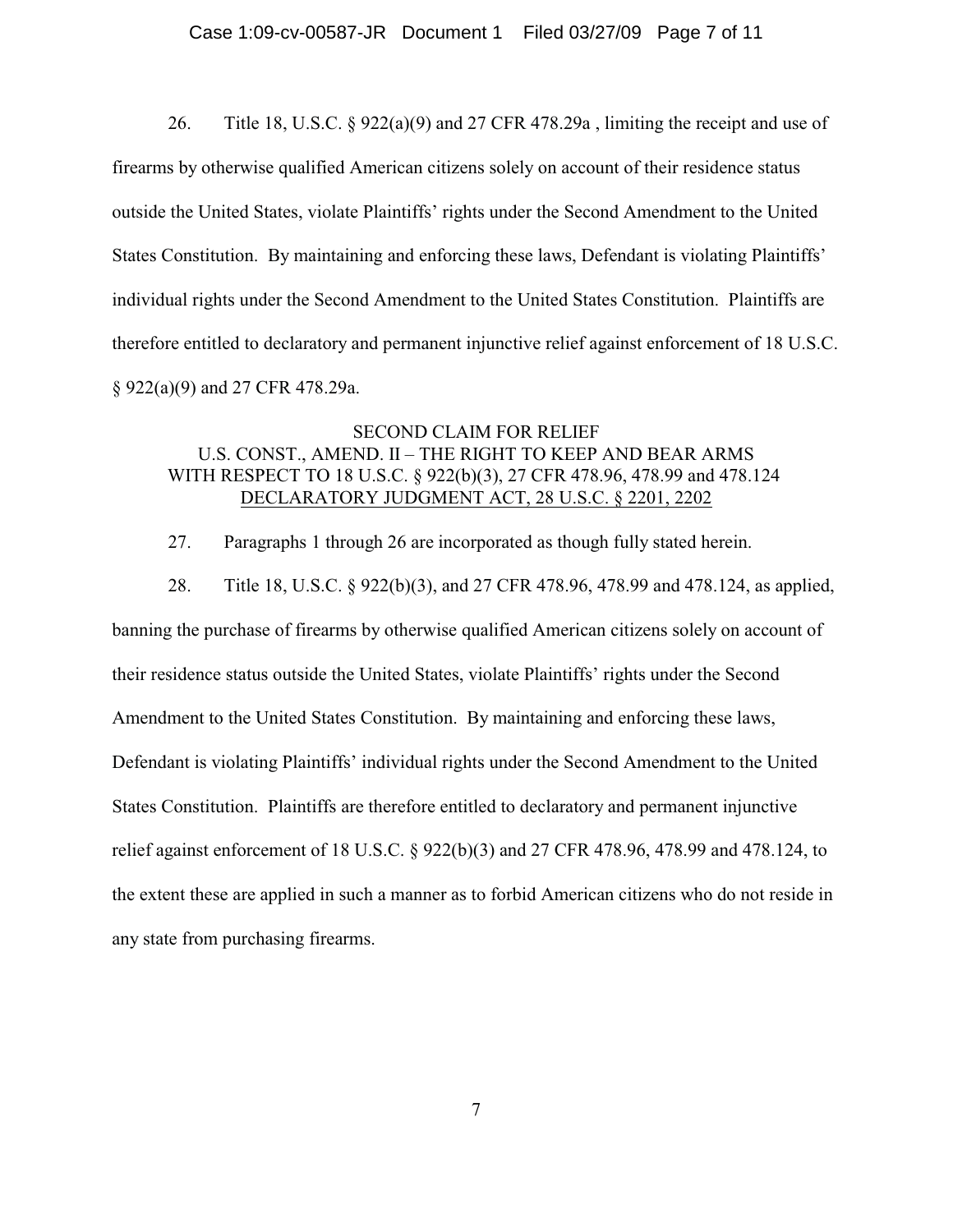### THIRD CLAIM FOR RELIEF U.S. CONST., AMEND. V – EQUAL PROTECTION WITH RESPECT TO 18 U.S.C. § 922(a)(9) AND 27 CFR 478.29a DECLARATORY JUDGMENT ACT, 28 U.S.C. §§ 2201, 2202

29. Paragraphs 1 through 28 are incorporated as though fully stated herein.

30. Title 18, U.S.C. § 922(a)(9) and 27 CFR 478.29a, banning the receipt of firearms by otherwise qualified American citizens solely on account of their residence status outside the United States, violate Plaintiffs' rights to equal protection of the law under the Fifth Amendment to the United States Constitution. Plaintiffs are deprived of equal protection: (1) by virtue of the fact they are being discriminated against in their exercise of a constitutional right on account of residence status; (2) by virtue of the fact they are being discriminated against on account of residence status irrespective of whether a constitutional right is at stake; and (3) by virtue of the fact that Section 922(a)(9) and 27 CFR 478.29a allow non-resident Americans to use prepossessed firearms for all reasons, but forbid the receipt of firearms received after said Americans' relinquishment of domestic residence except for sporting purposes. By maintaining and enforcing these laws, Defendant is violating Plaintiffs' individual rights under the Fifth Amendment to the United States Constitution. Plaintiffs are therefore entitled to declaratory and permanent injunctive relief against enforcement of 18 U.S.C. § 922(a)(9) and 27 CFR 478.29a.

# FOURTH CLAIM FOR RELIEF U.S. CONST., AMEND. V – EQUAL PROTECTION WITH RESPECT TO 18 U.S.C. § 922(b)(3), 27 CFR 478.96, 478.99 and 478.124 DECLARATORY JUDGMENT ACT, 28 U.S.C. §§ 2201, 2202

31. Paragraphs 1 through 30 are incorporated as though fully stated herein.

32. Title 18, U.S.C. § 922(b)(3) and 27 CFR 478.96, 478.99 and 478.124, as applied, banning the purchase of firearms by otherwise qualified American citizens solely on account of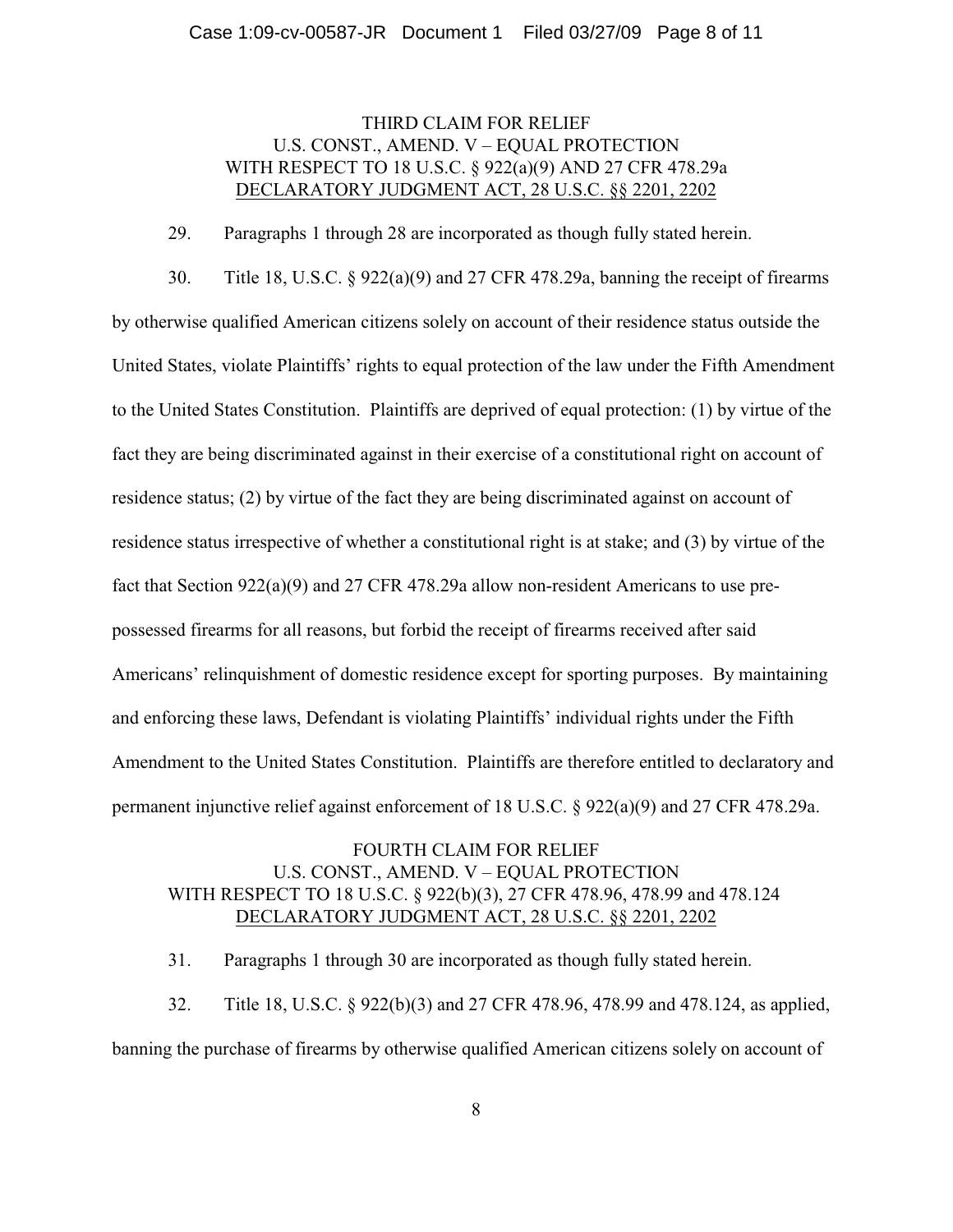their residence status outside the United States, violate Plaintiffs' rights to equal protection of the law under the Fifth Amendment to the United States Constitution. Plaintiffs are deprived of equal protection: (1) by virtue of the fact they are being discriminated against in their exercise of a constitutional right on account of residence status, and (2) by virtue of the fact they are being discriminated against on account of residence status irrespective of whether a constitutional right is at stake. By maintaining and enforcing this law, Defendant is violating Plaintiffs' individual rights under the Fifth Amendment to the United States Constitution. Plaintiffs are therefore entitled to declaratory and permanent injunctive relief against enforcement of 18 U.S.C. § 922(b)(3) and 27 CFR 478.96, 478.99 and 478.124, to the extent these are applied in such a manner as to forbid American citizens who do not reside in any state from purchasing firearms.

# FIFTH CLAIM FOR RELIEF U.S. CONST., AMEND. V– RIGHT TO TRAVEL WITH RESPECT TO 18 U.S.C. § 922(a)(9) and 27 CFR 478.29a DECLARATORY JUDGMENT ACT, 28 U.S.C. §§ 2201, 2202

33. Paragraphs 1 through 32 are incorporated as though fully stated herein.

34. United States citizens enjoy a liberty interest in international travel protected by the Due Process Clause of the Fifth Amendment to the United States Constitution. *See*, *e.g.*, *Kent* v. *Dulles*, 357 U.S. 116 (1958).

35. Title 18, U.S.C.  $\S 922(a)(9)$  and 27 CFR 478.29a, banning the receipt of firearms, for some purposes, by otherwise qualified American citizens, solely on account of said citizens' residence status outside the United States, violate Plaintiffs' right to international travel under the Fifth Amendment to the United States Constitution, as they burden the exercise of this right with an inability to receive firearms for self-defense and other non-sporting purposes while visiting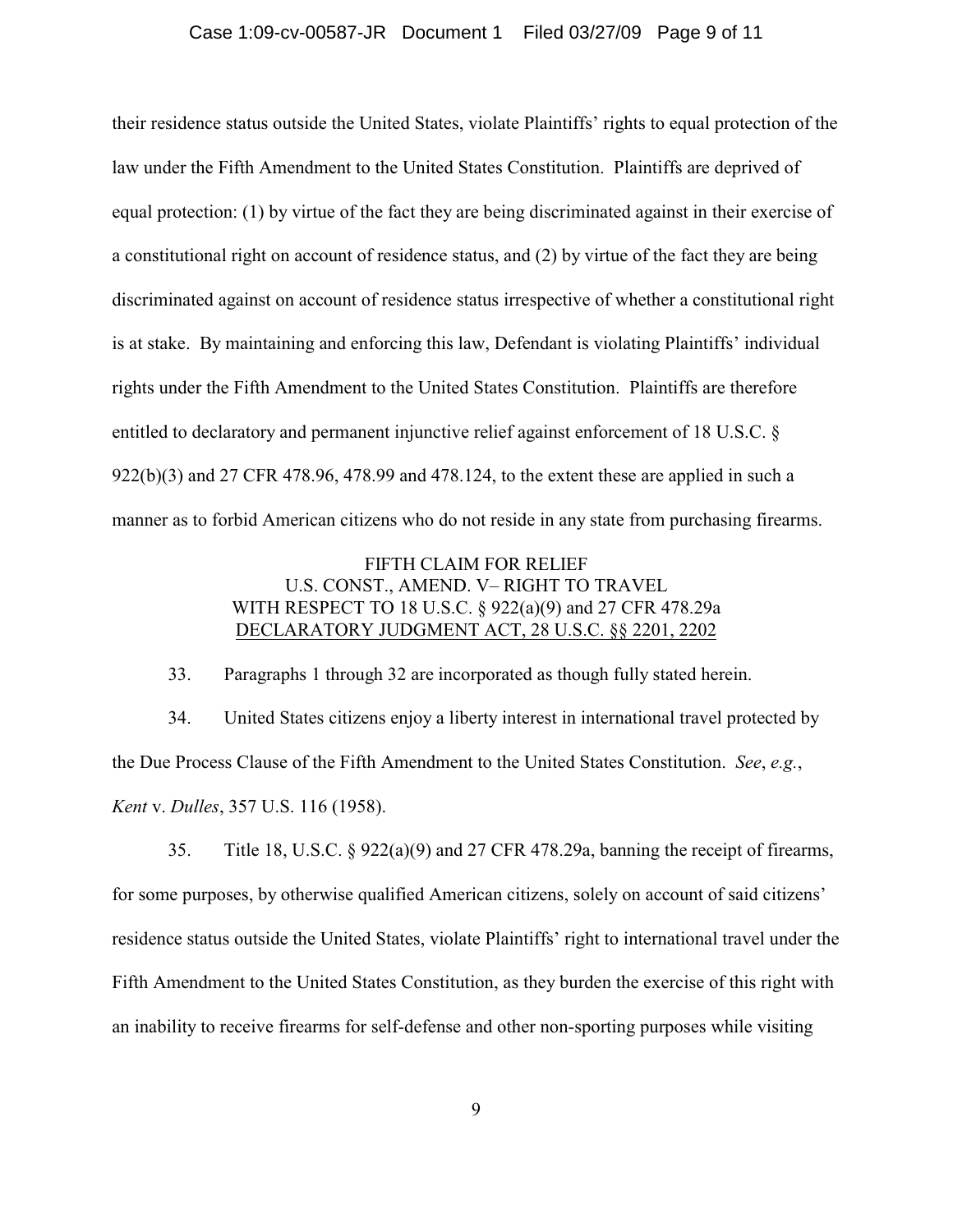the United States. By maintaining and enforcing these laws, Defendant is violating Plaintiffs' individual rights under the Fifth Amendment to the United States Constitution. Plaintiffs are therefore entitled to declaratory and permanent injunctive relief against enforcement of 18 U.S.C. § 922(a)(9) and 27 CFR 478.29a.

# SIXTH CLAIM FOR RELIEF U.S. CONST., AMEND. V– RIGHT TO TRAVEL WITH RESPECT TO 18 U.S.C. § 922(b)(3), 27 CFR 478.96, 478.99 and 478.124 DECLARATORY JUDGMENT ACT, 28 U.S.C. §§ 2201, 2202

36. Paragraphs 1 through 35 are incorporated as though fully stated herein.

37. Title 18, U.S.C. § 922(b)(3) and 27 CFR 478.96, 478.99 and 478.124, as applied, banning the purchase of firearms by otherwise qualified American citizens solely on account of their residence status outside the United States, violate Plaintiffs' right to international travel under the Fifth Amendment to the United States Constitution, as they burden the exercise of this right with an inability to purchase firearms while visiting the United States. By maintaining and enforcing these laws, Defendant is violating Plaintiffs' individual rights under the Fifth Amendment to the United States Constitution. Plaintiffs are therefore entitled to declaratory and permanent injunctive relief against enforcement of 18 U.S.C. § 922(b)(3) and 27 CFR 478.96, 478.99 and 478.124, to the extent these are applied in such a manner as to forbid American citizens who do not reside in any state from purchasing firearms.

#### PRAYER FOR RELIEF

WHEREFORE, Plaintiffs request that judgment be entered in their favor and against defendants as follows: